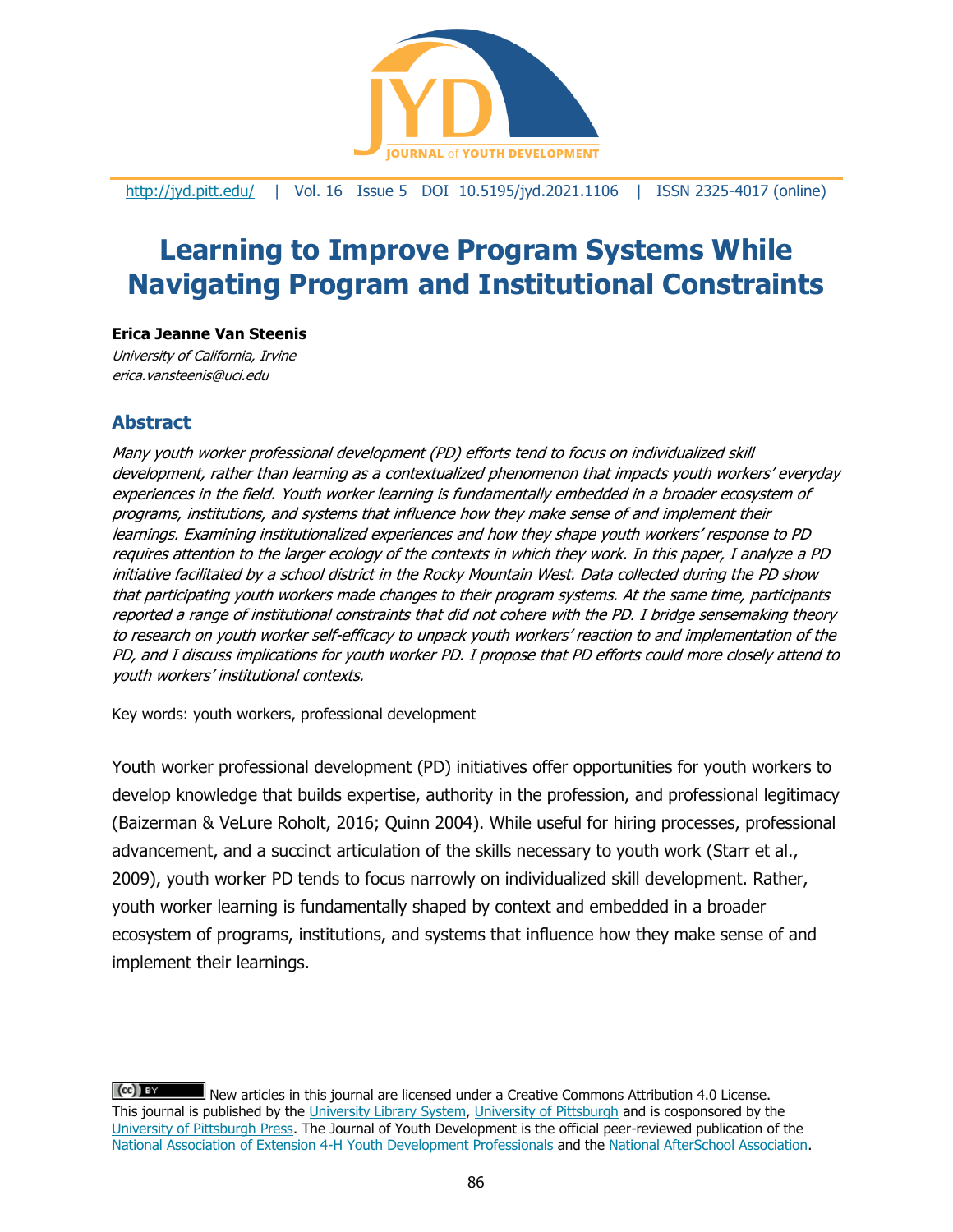Researchers and practitioners alike could more intentionally examine youth workers' application of PD by taking stock of their learning as a part of and in relationship with the larger ecosystem. In particular, the ways in which youth workers make sense of PD interfaces with their programmatic and institutional experiences and can shape their sense of self-efficacy, or the agency they feel to take successful action within the ecosystem (Bandura, 1977; Tsang et al., 2012). PD that focuses narrowly on individual learning runs the risk of misalignment with program and institutional constraints youth workers face.

This study takes up an exploration of one youth worker PD in a large urban school district based in the Rocky Mountain West to explore the relationship between youth workers' individual learning and the contexts that influence their everyday experiences in the field (Walker & Gran, 2010). I begin this paper by discussing the context in which the PD occurred including the mode of delivery, timeframe in which it occurred, and the subject matter that organized the sessions. Then, I bridge sensemaking (Weick, 1995) and self-efficacy (Bandura, 1977; Tsang, Hui, & Law, 2012) theories to build a conceptual framework and subsequently present findings of youth workers' reaction to and implementation of the PD (Ross et al., 2011). Finally, I discuss the implications for youth worker PD more widely.

# **Professional Development Context, Participants, and Features**

This study took place in a large urban school district, consisting of a network of 46 after-school programs managed by youth workers. In spring 2019, district administrators began a new initiative to create a multifaceted PD approach for youth workers across those 46 programs. To inform the topic, two of the district administrators named Ryan and Farshid, $1$  who also acted as focal participants in this study, conducted a needs assessment of 46 youth workers. The results of the needs assessment led Ryan and Farshid to design a curriculum focused on developing the youth workers' self-efficacy. The PD design focused on facilitating shifts in youth worker routines and practices at the individual and programmatic levels.

The PD targeted management level youth workers and drew on a district level framework called Youth Program Quality Assessment (YPQA) and from the New York Department of Youth & Community Development's Core Competencies for Supervisors of Youth Work Professionals.<sup>2</sup>

 $<sup>1</sup>$  All names in this paper are pseudonyms.</sup>

<sup>&</sup>lt;sup>2</sup> Many of youth worker professional development efforts utilize the core competencies—frameworks that identify the characteristics that constitute youth work and subsequently the skills required of the job (Huebner et al., 2003). They inform training efforts like consultation, coaching, and training seminars; a wide variety of organizations have developed and leveraged core competencies in training their youth workers.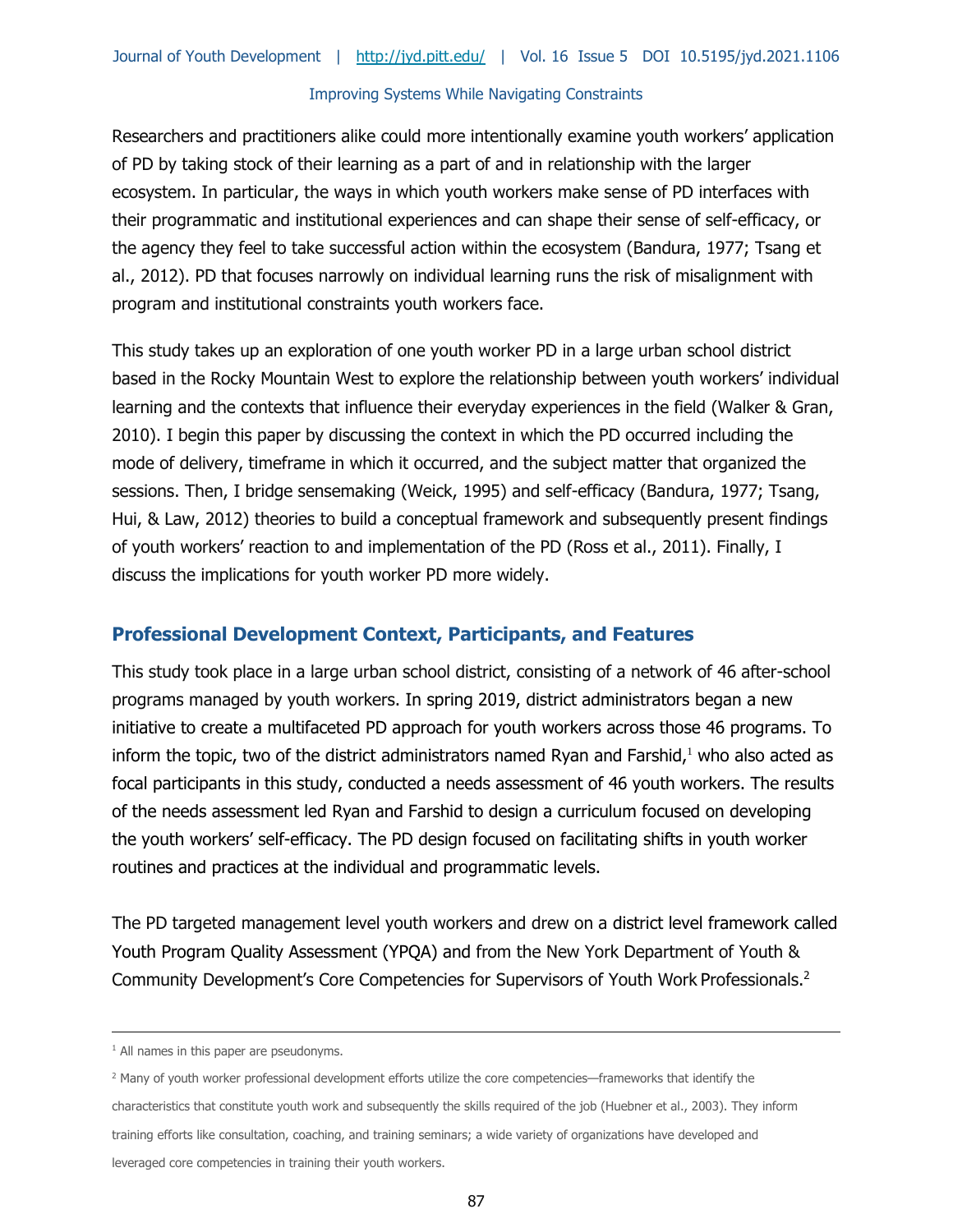Ryan and Farshid, intentionally keeping the PD small, identified four of the 46 youth workers to take the pilot PD—Daniel, Barrett, Elise, and Renee. Each of them had 3 to 5 years of experience working with youth but less experience in supervisory roles. The pilot consisted of eight sessions that took place for 2 hours each (16 hours total) at district offices. Each session took up an aspect of youth worker leadership, specifically inviting the youth workers to analyze their own practices and program structure to make incremental changes at their sites (see Table 1).

| <b>Week</b>   | <b>Session Topic</b>                                                                  |  |  |
|---------------|---------------------------------------------------------------------------------------|--|--|
| <b>Number</b> |                                                                                       |  |  |
|               | Introduction to the PD and Understanding Your Why                                     |  |  |
| 2             | <b>Exploring Program Systems</b>                                                      |  |  |
| 3             | Building Program Systems Leadership Part I                                            |  |  |
| 4             | Building Program Systems Leadership Part II                                           |  |  |
| 5             | Developing Resourcefulness                                                            |  |  |
| 6             | Flying by the Seat of Your Pants: Making Quick Decisions by Drawing on your Resources |  |  |
| 7             | <b>Systems Designs</b>                                                                |  |  |
| 8             | Final Redesign Presentations                                                          |  |  |

#### **Table 1. Professional Development Session Topics**

Their curricular approach mediated the youth workers' reflective engagement on their practice. For example, the PD intended to provide support to the youth workers' self-assessment of routines and tools to identify and utilize resources that could contribute more fully to participant and program staff's growth (Figure 1). They workshopped how the staff and youth move through the space and aided the youth workers in developing a set of principles and procedures to positively maximize their programmatic structures. They also prioritized building a community amongst the youth workers in order to create a chance to share knowledge across each other.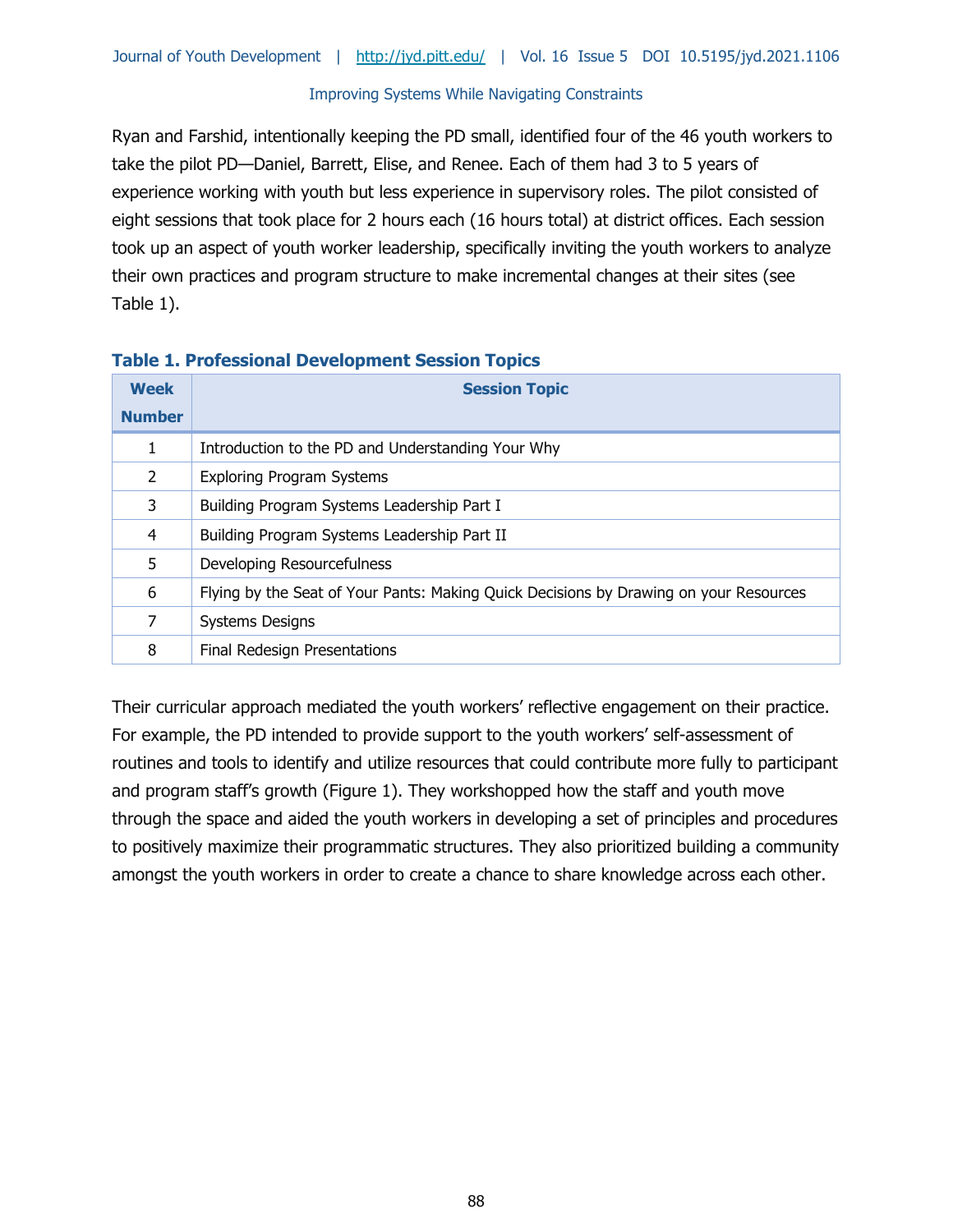**Figure 1. Self-Assessment Worksheet**



I partnered as a researcher with the district when Ryan and Farshid became interested in conducting a developmental evaluation of their initial PD efforts. As a researcher, I supported Ryan and Farshid's three relevant learning goals: Youth workers would learn to (a) effectively self-assess their practices, (b) identify and harness resources that allow for building routines that contribute to students' growth, and (c) develop tools to more fully support their staff. Building from these goals, Ryan and Farshid hypothesized that youth workers' program level routines and consequentially their self-efficacy would improve through participation in professional development.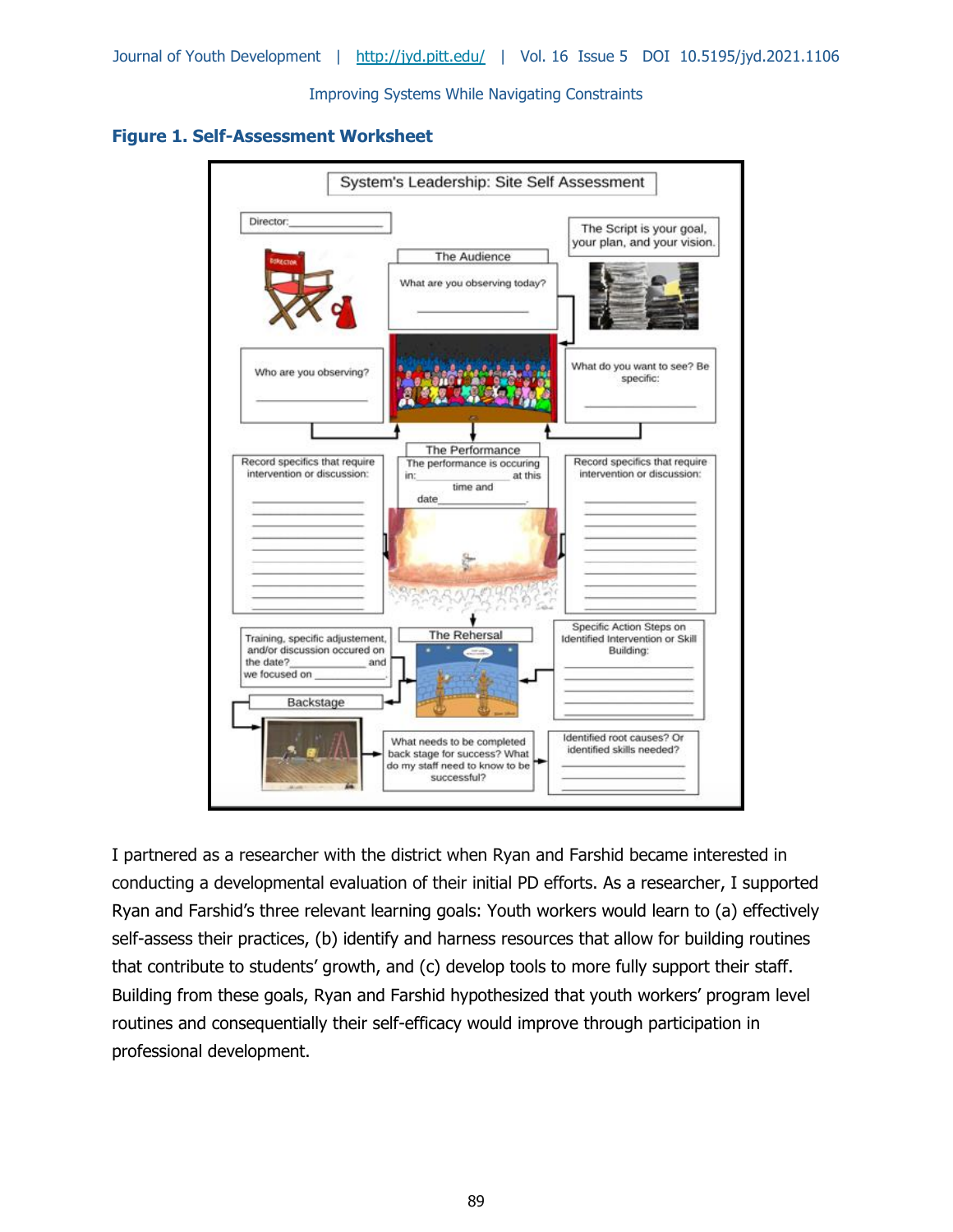# **Youth Worker Professional Development within a Broader Ecosystem Positive Outcomes of Youth Worker Professional Development**

Extensive research on youth worker PD supports the district's vision that by offering quality PD initiatives they could retain adept leaders and more expansively support children and youth. For instance, research shows that youth worker PD has resulted in improvements in practice, reduction in staff turnover, and professionalization (Huang & Cho, 2010; Zhang & Byrd, 2005). Consequentially, program quality and outcomes for children and youth improve (Bowie & Bronte-Tinkew, 2006; Huang & Cho, 2010). Furthermore, a consistent thread in scholarship on youth worker PD is that by offering youth workers quality development opportunities, their sense of self-efficacy increases. Bowie and Bronte-Tinkew (2006), drawing on a study conducted by the Academy for Educational Development, followed up with youth workers after a PD series and found that "three-fourths of post-survey youth worker respondents indicated that training had a 'great deal' or 'good amount' of impact on their ability to handle the multiple roles . . . and responsibilities expected of them" (p. 2). They found that a shared sense of selfefficacy retains youth workers in the profession at higher rates (see also: Baizerman & VeLure Roholt, 2016; Bouffard & Little, 2004; Dennehy et al., 2006; Huang & Cho, 2010; Ross et al., 2011).

Another study commissioned by the U.S. Department of Education occurred in two parts and demonstrates how quality training improves youth workers' occupational investment. The National Afterschool Partnership (NAP) conducted the first part of the mixed-methods study with 53 programs of  $21^{st}$  Century Community Learning Centers ( $21^{st}$  CCLCs) based on their annual performance reports or their profile information collection system. The NAP study indicated that the 53 programs had higher than national average staff retention with "43 percent of staff remaining at the same program for 3 to 5 years, 14 percent of the staff remaining at the same program for six to nine years, and nine percent of the staff remaining at the same program for 10 or more years" (Huang & Cho, 2010, p. 10-11). The second part of the study, called the Extension Study, identified four of the 53 programs to further investigate and found that PD increased youth workers' sense of competence. PD efforts across the 21<sup>st</sup> CCLCs bolstered youth workers' motivation, sense of belonging, and retention and showed that more than just periodical PD is necessary for program quality and staff retention (Huang & Cho, 2010).

Research on quality youth worker PD illuminates that there is great potential for positive youth worker outcomes across spectrums. At the same time, research on youth worker PD tends to be decoupled from context, emphasizing instead individualized knowledge acquisition. The field,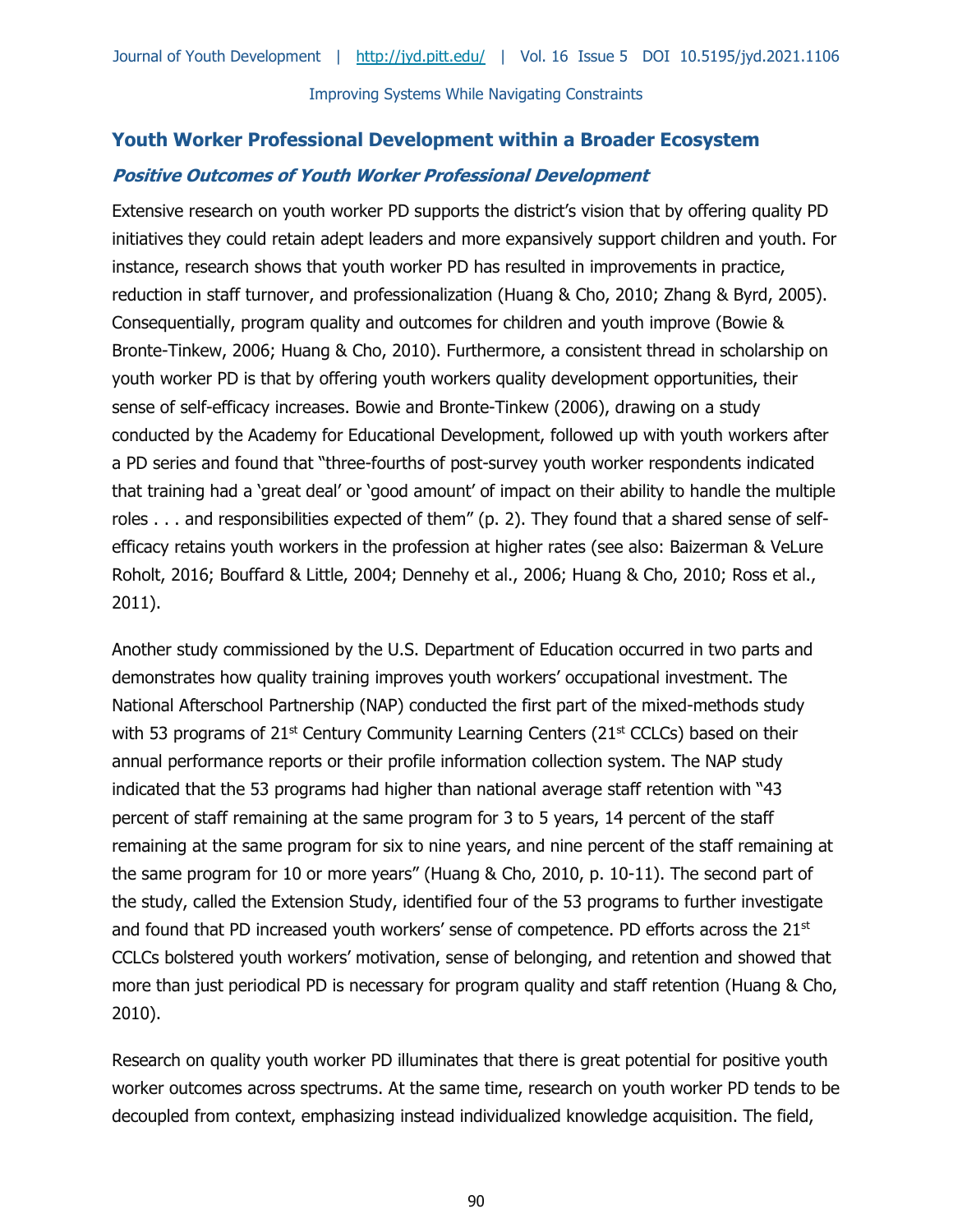however, would benefit from more sufficient attention to how youth workers make sense of their learning across contextual arrangements, including programs, institutions, and the larger system (see Figure 2). This study takes place in a large urban school district comprised of individuals, a variety of programs and programmatic approaches, and the district as the centralized, organizing body. The setting in which this research takes place plays a particularly relevant role because youth work most often takes place as part of smaller community-based organizations that have may have no relationship to wider, organizing institutional entities.

#### **Figure 2. Conceptualizing Youth Worker Learning as Part of a Broader Ecology**



# **Youth Workers Development of Self-Efficacy in Relation to Contextual Arrangements**

The relationship between youth workers and their broader contexts must be attended to in PD because it can have an impact on how youth workers develop self-efficacy. Self-efficacy, which tends to be a strong outcome focus of youth worker PD, contributes to individuals' sense of agency to think and to take successful action (Bandura, 1977). Indeed, youth workers' development of self-efficacy does not however occur in a vacuum but is shaped by how they make sense of their development in relation to contexts. From a sociocultural perspective, youth workers, at all stages of the profession, interface with culturally mediated tools and experiences across time and contexts and with the help of more experienced others (Vygotsky, 1978). Youth workers' experiences are entangled with, and sometimes frustrated by, intrusions from the broader contexts of their programs and districts. For instance, youth workers in this study consistently problem solved about misaligned district mandates, navigated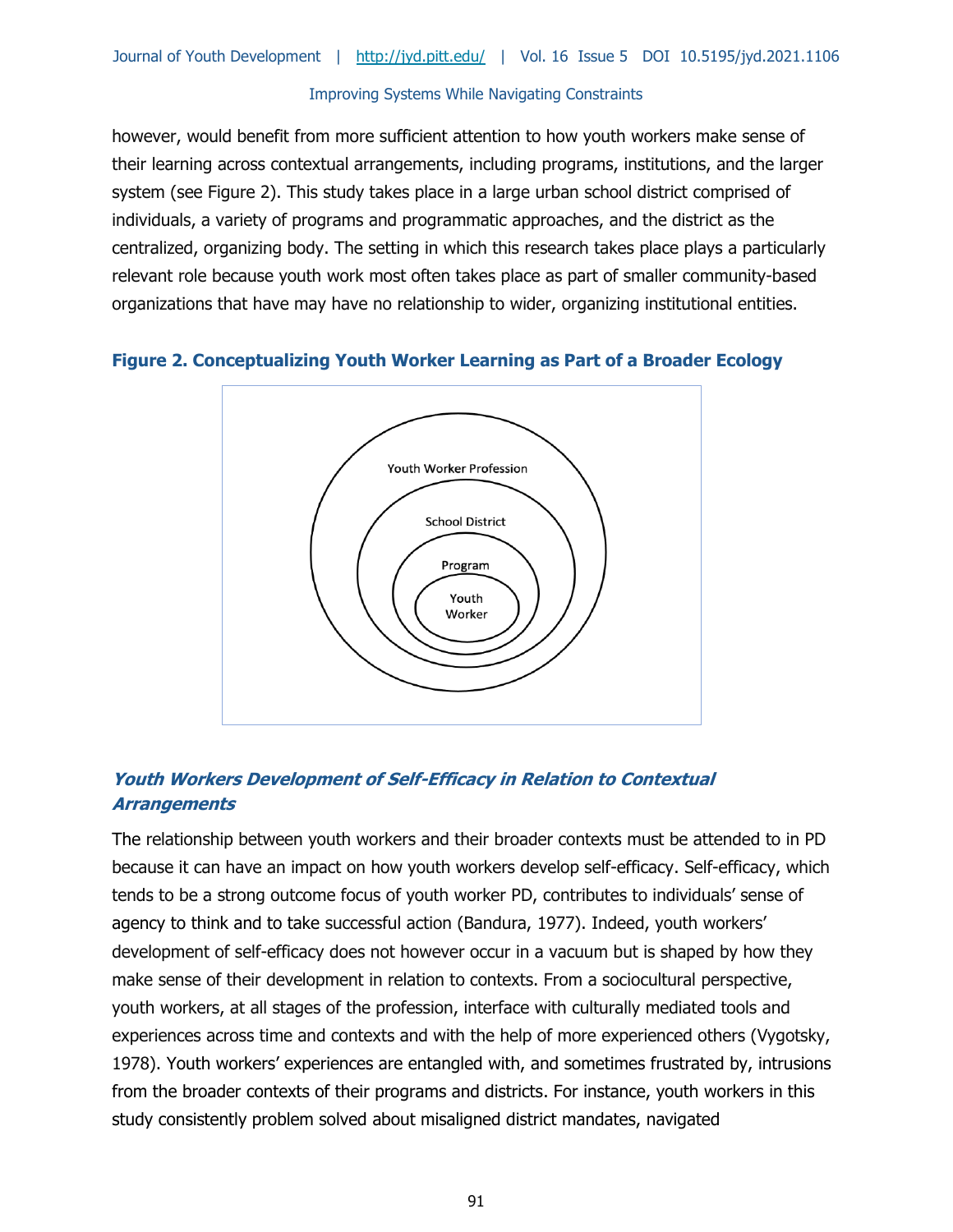miscommunications with district leaders, and dealt with various space allocation issues. As such, youth workers make sense of their work in terms of organizational affordances and constraints (see research on teacher sensemaking: Allen & Penuel, 2015; Coburn, 2005) and tensions between individuals, programs, and institutions shape the enactment of learning (Weick, 1995).

This paper bridges studies of youth worker PD and self-efficacy to sensemaking theory (Weick, 1995) to analyze the experiences of four youth workers in the district facilitated PD. The findings raise important implications about the ways in which youth worker PD could more fully take stock of youth workers' broader contexts to account for the relationship between selfefficacy and the broader ecosystem of youth workers' practice.

# **Research Methodology**

# **Research Questions and Data Collection**

The following research questions framed this study:

- 1. What did youth workers learn by participating in the district PD?
- 2. What reflections did the youth workers share about their PD experience?
- 3. In what ways did youth workers make sense of the PD in terms of their programmatic, institutional, and systems-wide experiences?

To answer these questions, I bridged research on youth worker PD with research on youth worker self-efficacy and grounded it in practice by co-constructing it with Ryan and Farshid to meet their intended goals for the PD.

I collected multiple sources of data. First, Ryan and Farshid asked me to construct a survey protocol that could quantitatively capture the youth workers' perspectives before and after the PD. They intended to use the surveys to inform future iterations of the PD. The survey protocol included two parts. The first was informed by Harjte et al. (2008) and Ross et al.'s (2011) use of the Working with Youth Competency Scale. This scale included eight subscales with a total of 27 items based on Eccles & Gootman's (2002) study of after-school programs and youth worker practice. The youth workers answered each question using a 10-point scale that ranged from "I am not good at this'' to "I am extremely good at this." The second included Schwarzer and Jerusalem's (1995) General Self-Efficacy scale. This scale consists of 10 items with four response categories ranging from *not true at all* to *exactly true*. The survey included a qualitative section with self-reflective open-ended questions that asked the youth workers to reflect on their work and the PD.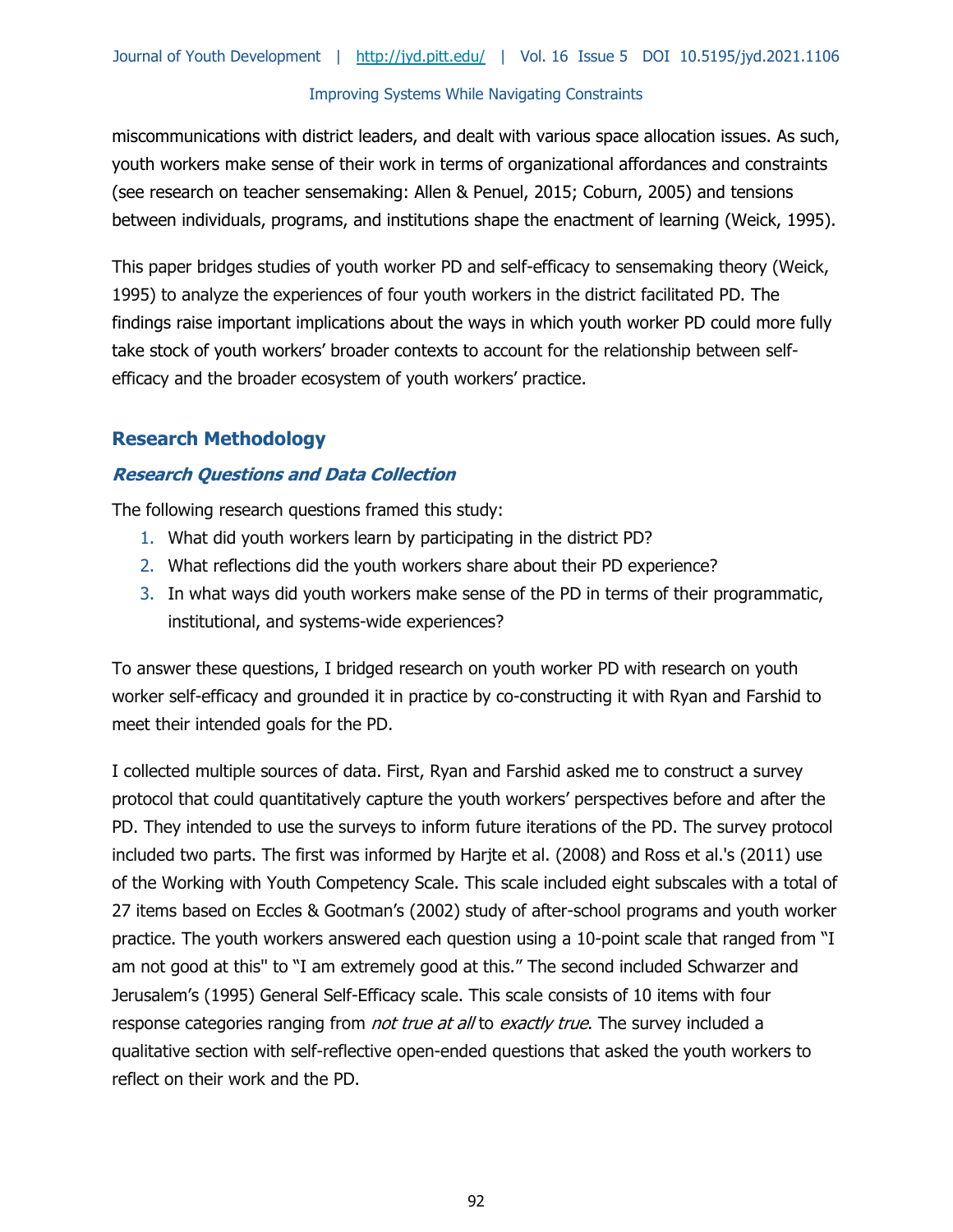I also acted as participant observer and wrote field notes on the PD sessions, noting the activities, facilitator roles, and participation patterns (Spradley, 1979). These data supported an evaluatory approach that captured real-time feedback to support continuous development of future PDs (Patton, 2010). I debriefed with Farshid and Ryan each week, reflecting together on the curricular design of the PD and the participation patterns, and wrote memos following those meetings.

Third, to capture the youth workers' reflections on the PD, I designed an interview protocol with Ryan and Farshid and conducted interviews with each youth worker. Questions included the following categories: feedback about the PD series, application of site systems, on-the-job support, and self-efficacy. Finally, I used artifacts from the PD like reflective journal exercises, concept mapping, and spatial diagrams.

# **Data Analysis**

The conceptual and practical purposes for conducting the PD—namely that the youth workers would deepen their sense of self-efficacy and improve routines and staff relations—guided my preliminary data analysis. I analyzed the data using interpretive qualitative methods, which foreground the meaning-making processes of participants-in-context (Erickson, 1986). This method of inquiry allowed me to focus on what youth workers described as important and worthy of consideration. I intended to capture youth workers' "local meanings" (Erickson, 1986, p. 119), and I paired this approach with descriptive quantitative analysis of the survey results. I attended to youth workers' self-assessments and personal resourcefulness, expressions of expertise and success. I examined the self-reported increase in competency scale results attending specifically to self-efficacy.

My initial analysis did not include a sensemaking lens, but patterns arose across the data indicating youth workers reflected on the relationship between their individual practice, programs, and institutional contexts. The sensemaking lens facilitated a focus on youth workers' reflections in so far as how they made sense of the affordances and constraints of the complex ecologies in which they worked. These codes included, for instance, reflections on their individual practice in relation to program and institutional constraints and sensemaking about those constraints in the context of the PD.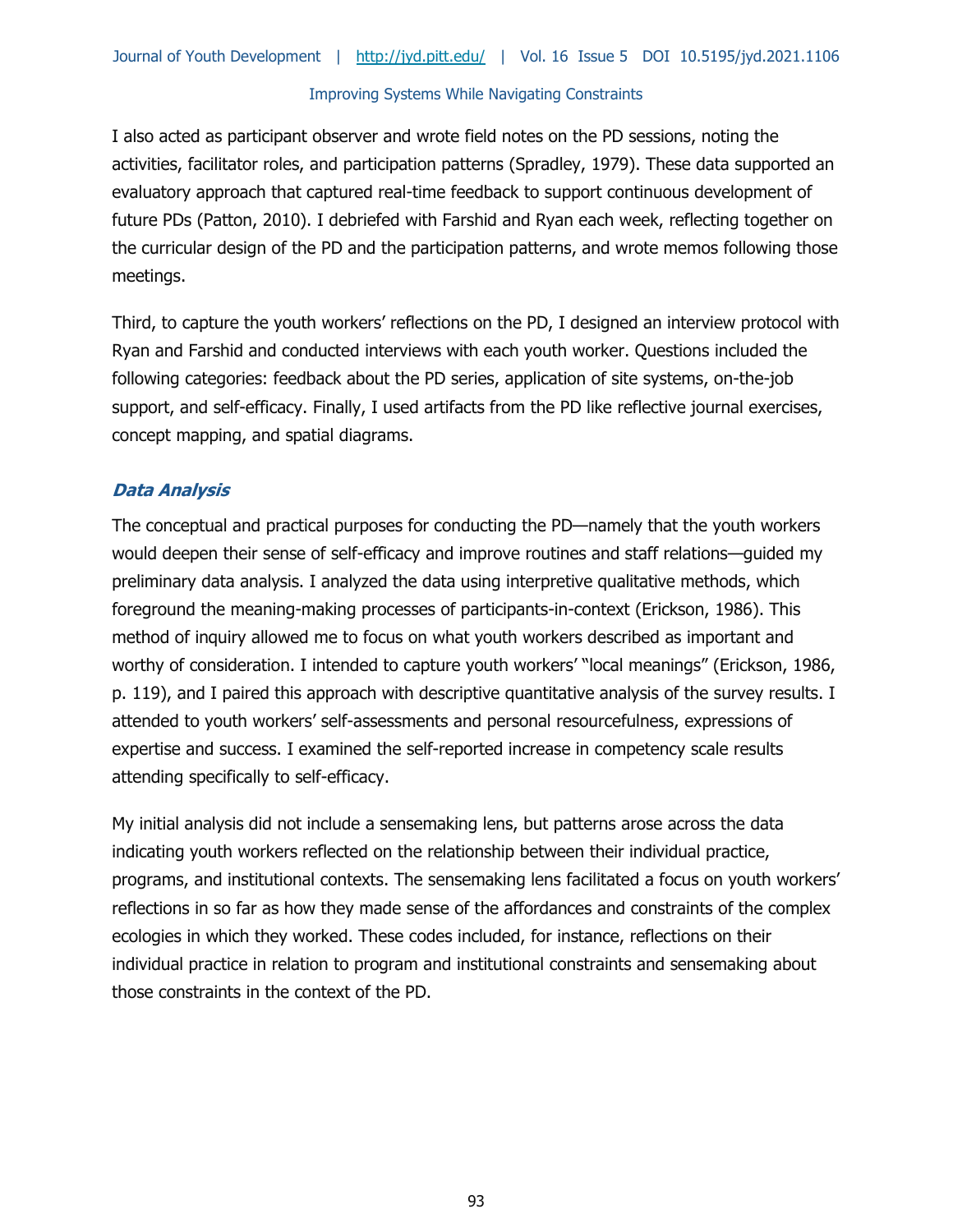| <b>Parent code</b>   | <b>Child code</b>     | <b>Definition</b>                                    | <b>Brief excerpt</b>            |
|----------------------|-----------------------|------------------------------------------------------|---------------------------------|
| <b>Self-efficacy</b> |                       |                                                      |                                 |
|                      | Feelings that arise   | When youth workers state                             | "I feel like I am doing an      |
|                      | including anxiety,    | feelings about their practice.                       | effective job."                 |
|                      | positivity, etc.      |                                                      |                                 |
|                      |                       |                                                      |                                 |
|                      | Expressions of growth | When youth workers express Alyssa explained that she |                                 |
|                      |                       | where they may grow their                            | wants to develop even more      |
|                      |                       | practice to be more self-                            | self-awareness because she      |
|                      |                       | efficacious.                                         | has noticed that the staff goes |
|                      |                       |                                                      | "crazy" when she is not there.  |
| <b>Sensemaking</b>   |                       |                                                      |                                 |
|                      | Constraints           | When youth workers make                              | "Yeah, and then there's been    |
|                      |                       | sense of constraints that                            | like ghost events that's what   |
|                      |                       | they face                                            | I'm calling them. Where         |
|                      |                       |                                                      | they've set up for things and   |
|                      |                       |                                                      | I've confirmed with them that   |
|                      |                       |                                                      | there's no event, and then like |
|                      |                       |                                                      | I have to convince the          |
|                      |                       |                                                      | custodians that there's no      |
|                      |                       |                                                      | event and they have to set up   |
|                      |                       |                                                      | like normal? So, I just call    |
|                      |                       |                                                      | those ghost events, so like no  |
|                      |                       |                                                      | we got the email."              |

# **Findings**

The following findings advance two claims. First, supported by their being introduced to a repertoire of tools that expanded their sense of agency, the district PD led to robust changes to Daniel, Barrett, Elise, and Renee's programmatic routines. Second, even though the youth workers' sense of self-efficacy increased, programmatic and institutional constraints proved misaligned with the realities of their everyday experiences.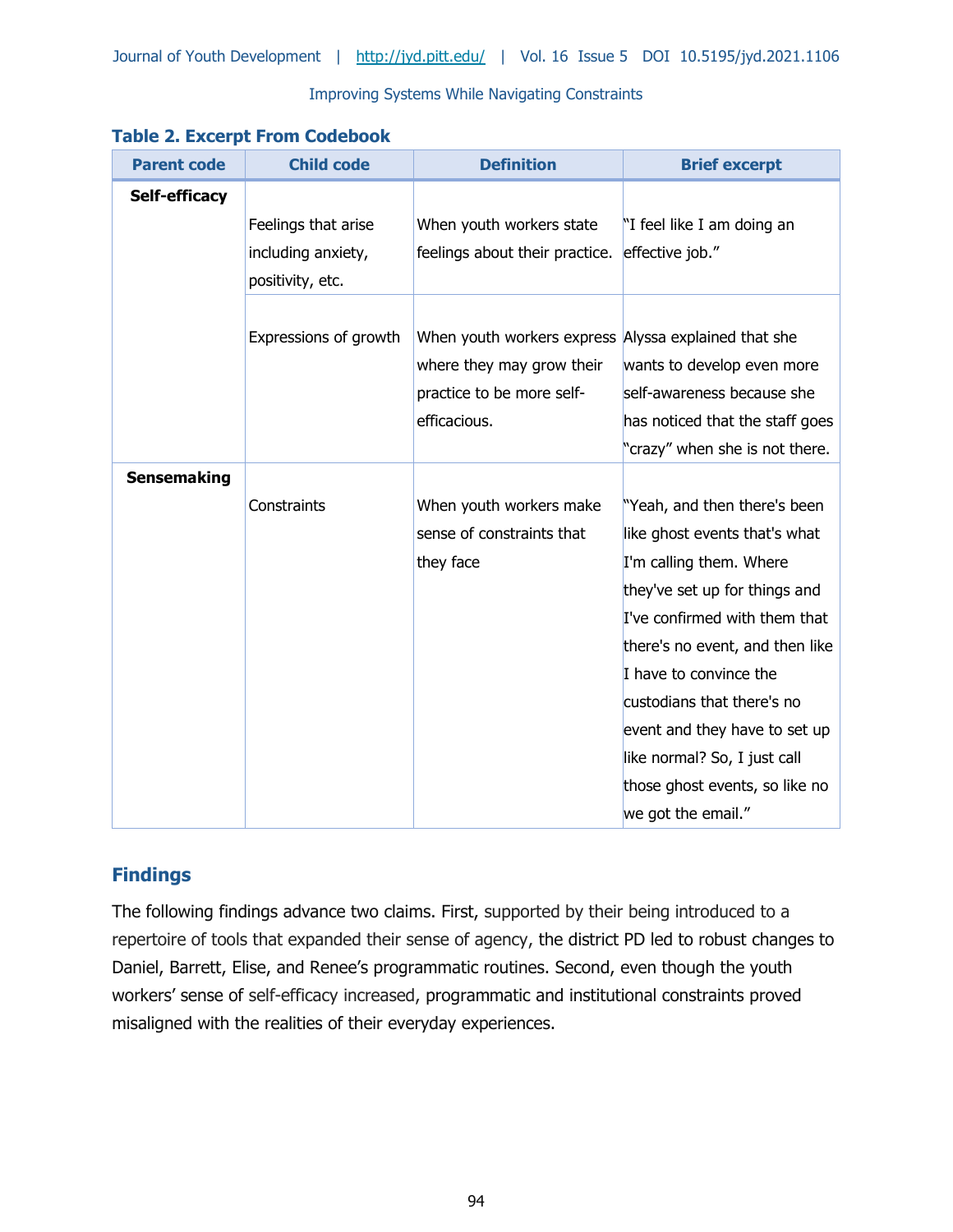#### **Development of Self-Efficacy Through the Implementation of New Routines**

A task of the PD asked Daniel, Barrett, Elise, and Renee to redesign an element of their programmatic structure that they thought needed improvement. In each case, their shifts to a program routine bettered participation from children, parents, and staff. Results from the preand post-PD surveys and interviews illuminated that such improvements increase the youth workers' sense of self-efficacy in their practice. Namely, Daniel, Barrett, Elise, and Renee developed a deeper capacity to facilitate strong programming and more fully support their front-line staff.

Daniel worked toward a simplified hourly schedule so that his staff and participants had more freedom to choose how they wanted to participate. Daniel's simplification of the hourly schedule and structure of his after-school program maximized the time that youth could engage actively outside. The simplification included that his staff worked with different groups of children and programs each day. He found that this structure gave youth more voice and choice in how they wanted to participate across the program. From his perspective, the restructured program led to staff feeling more useful and less frustrated with problematic participants. Daniel reported that the schedule changes helped to create more sustainable routines for staff, including interacting with different kids every day and gaining skills to work with different age groups. Consequently, Daniel also found that the routine change led to more happiness amongst parents and children. He told me, "Parents come up and say that their kids are super excited to be here . . . because they get to choose, together with their friends, which one they want to be with. And so that was a huge thing too." Furthermore, he found that the new program structure allowed the children to play with whomever they wanted to instead of others that the staff forced them to. Daniel felt especially happy in his decision to give children more play time and that his staff now knew more of the parents' names. He told me: "I do a great job, I think. I'm probably one of the best with the kids and with the parents."

Barrett focused on the social–emotional learning structure of his program by intentionally creating time for staff to check in with a number of children each day. This change included more attention to children's socio-emotional coping mechanisms. According to Barrett, his afterschool program included many students who could benefit from "control and management of their emotions in a healthier way than they are currently." He asked each staff member check in with five students at the beginning of the after-school program day. The daily check-in included more than just, "How are you doing today?"; staff asked "What do you need? What are you feeling?" and they asked children to "draw a picture of that emotion." In doing so, the staff worked with participants to move through their emotions into a more comfortable and aware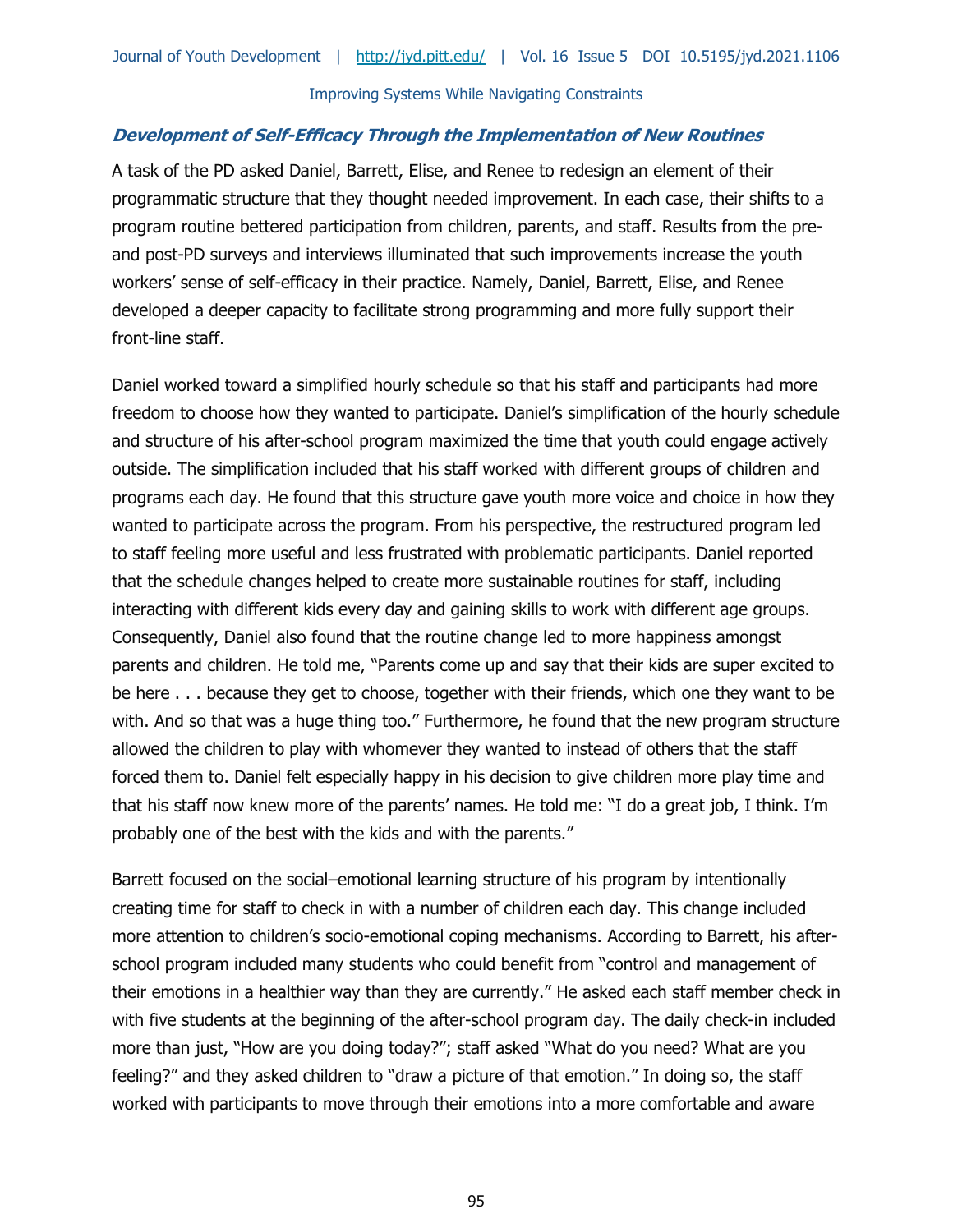space. Barrett witnessed positive outcomes from the staff's continued check-ins with five children each day, including that the staff came to him less, checked in more with parents more often, and dealt with behavioral issues directly.

Elise structured her program time so that her team had an increased ability to fulfill grant obligations for their program. She explained, "Yeah, I took homework out and I put in the grant program, and I made homework more of a choice activity versus this is something that kids have to do." Elise's move to provide more choice to the children regarding their homework required getting the parents "onboard" as well. A homework club provided the structure for children to choose whether or not they did their homework, but Elise and her staff no longer required it. Elise found that even though some parents expressed frustration, the extra time children had to play outside and participate in the grant-funded program led to positive outcomes. Like Daniel, the children experienced more freedom and therefore fewer behavioral issues occurred. This new routine also allowed Elise to work with her staff one-on-one to provide them with feedback on their performance; with fewer programs happening at once, Elise no longer had to be in the ratio of staff-to-children. I asked Elise if the routine changes allowed her to feel more confident in her work as a youth worker. She explained that she knew she did "something right because the kids loved her," and because she had worked for the district for 6 years. She told me: "I'm just really good with the kids . . . the kids are having fun; they're not messing around." Certainly, Elise's choice to provide her participants more freedom reflects her skill level with the children. She also reflected that her choices as a youth worker led to happier staff who planned to continue to work at the site even though her site is "known for having huge turnover and poor retention."

Renee used an organizational routine for identifying youth by using a card with each of their names. Renee changed her tracking card system that she felt caused a "bottleneck" and "hotspots" programmatically. The afterschool program Renee managed included over 200 children that participated across multiple different programmatic contexts on any given day. These included enrichment opportunities where children could explore their interests. Tracking cards represented each child in the program and allowed the site staff to keep track of where each child was throughout the day. Renee found that the tracking card system did not work for her because they would not have children pull their cards until after they went outside to play. This process meant that Renee did not have time to organize the children while they were outside, and she would spend an hour later in the day moving the children between playtime and their programs. Renee found that reorganizing the card-tracking system to have the children pull their cards as soon as they arrived led to significant positive outcomes. This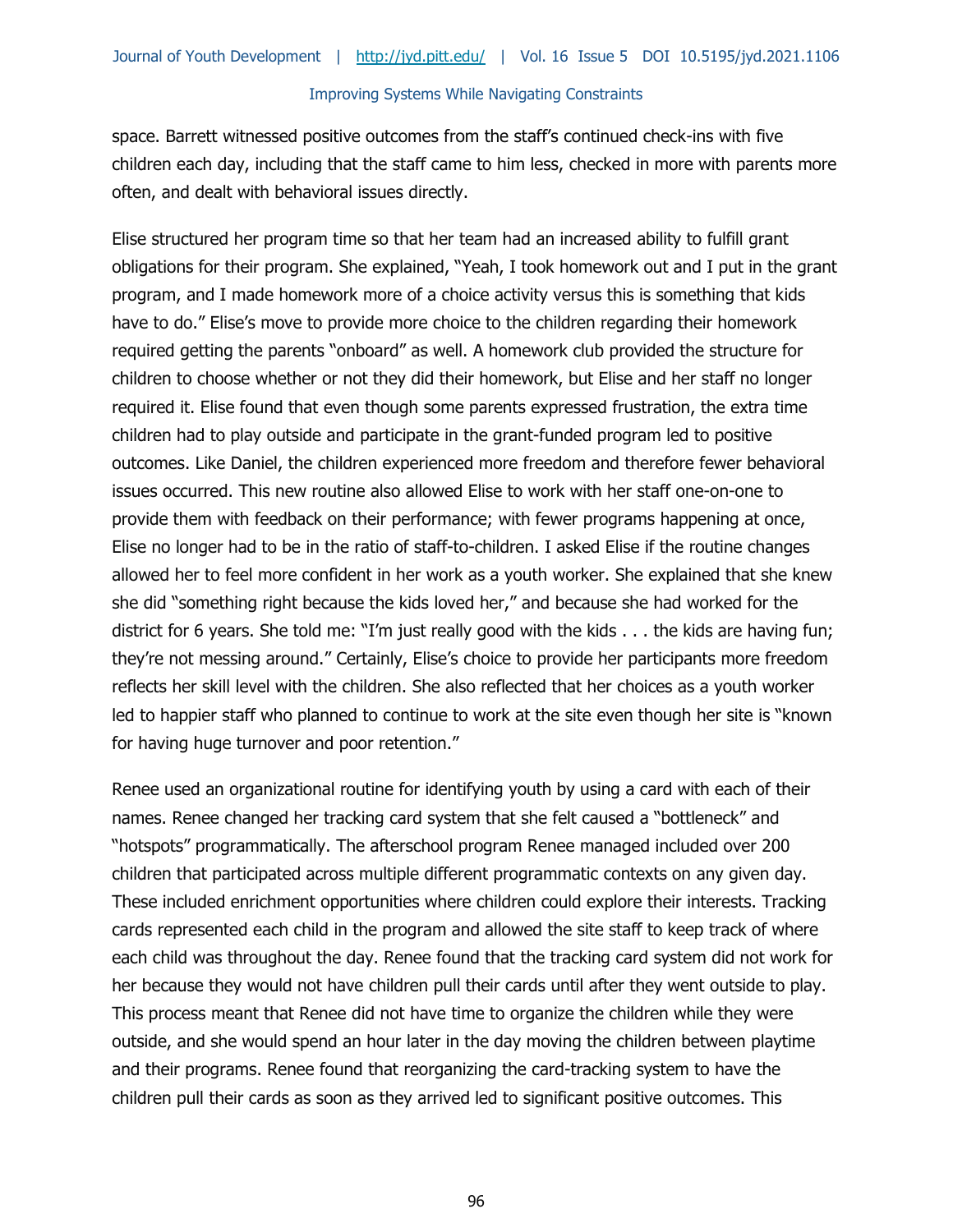change led to multiple positive outcomes. The programmatic flow led to smoother transitions where children moved outside quicker, allowing them to be in a playful environment, and the children experienced less frustration because they no longer had to line up to wait for more directions. When I asked Renee if she felt that she had improved as a youth worker, she said "immensely" because, like Elise, her staff seemed "less frustrated because we took out those hot spots in bottlenecks." Renee felt relief as the streamlined routine resulted in less frustration, stress, and anxiety across her staff and the participating children.

# **Institutional Constraints as Barriers to Developing Organizational Efficacy**

Daniel, Barrett, Elise, and Renee experienced increased self-efficacy as a consequence of their successful actions of changing routines. At the same time, they faced institutional constraints organized across two dimensions. First, they lacked control over institution-wide changes, including staff retention, turnover, and licensing requirements. Second, they experienced mutual dependency on parts of the ecosystem in which they worked forcing them to act in concert with others and make challenging compromises. Sensemaking about their organizational contexts in the PD sessions acted as an undercurrent to the official task or topic and revealed the ways in which the PD appeared misaligned with the youth workers' realities.

#### Staff Retention and Turnover

The youth workers noted staff retention and turnover as a hurdle to their success. Many of their staff attended high school and college or had other commitments, like final exams, that caused them to leave before the school let out for summer. Elise explained that although her routine change resulted in success, "A struggle we recently had is staff turnover. I lost two staff members. So, we're in, like survival mode, you know 60 kids and three of us. You know so we're kind of just doing what we can." Daniel further highlighted the tensions that exist for youth workers when their staff leave earlier than anticipated. Referring to his staff Daniel stated, "I feel like they have a weird leverage over me because I don't want them to leave, because it's like if you, if they're good staff members you don't want them to go." Yet, he also recognized the challenges of being employed by the district: "it's a very part-time job, you know?" Daniel and Elise's experiences with staff show the potential strain of staff turnover especially as they lack the authority to increase retention.

Barrett described the issue further and a system for addressing the staff turnover issues, most especially the strain it puts on youth workers: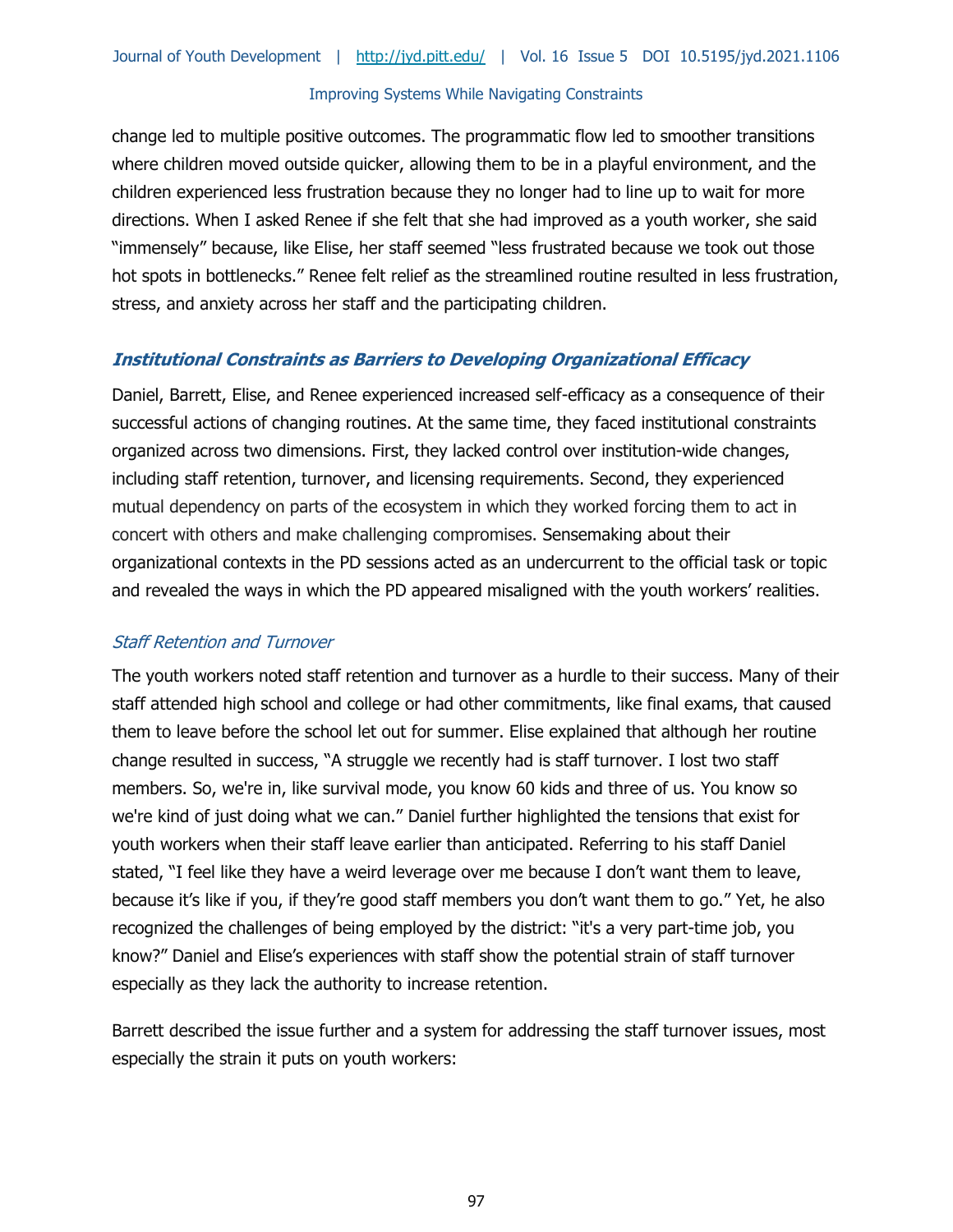I know our HR staff are continuously going through new resumes and they try to keep us updated on it but every time we go to hire someone it feels like it is a different process. I know there have been staff that have waited a month between getting hired and actually starting because of fingerprints. We have definitely lost a lot of people like oh I got a job . . . I can't wait another 2 weeks.

Barrett believed that "only 1 in 5 will stay past a year or 2 but getting them past the 6-month or a year mark is really difficult." These issues with staffing reflected the district's capacity and ability to hire long term staff that they could pay and schedule in a sustainable way.

#### **District Licensing Requirements**

The ratio of staff to children challenged the youth workers as they worked to flexibly structure their programs. Renee described, from her perspective, the problematic nature of district licensing ratio requirements:

Like kids can't be unsupervised at any time. So, if I have a fifth grader who wants to walk down the hall and have a drink from the water fountain, I can't just say, yeah, cool, take a hall pass, which is what they do in day school. I have to physically have an adult with eyeballs on the child at all times, which is hard because then you've got somebody stepping out and you know how kindergartners are. One goes to the bathroom and then it's dominoes  $\ldots$  it is a little frustrating sometimes.

This requirement results in staff being pulled from groups, forcing Renee, to rearrange her groups often. Renee explained that she wished she could give the children more independence to use the restroom by themselves or to travel across the space unsupervised. Renee described the impact of this reality on her practice, stating that she does not have the staff or bandwidth to always cover the requirements of licensing. Although she intended to always adhere to the policies and procedures, her ability to do so was directly linked to her energy, resources, and perceived abilities as a practitioner.

Renee faced further obstacles beyond her control regarding district licensing. Another layer of challenges she faced with district requirements related to her summer programming and IEP (individualized education plan) students with behavioral issues. She described to me that the district had filled her program to be overcapacity and that there were some kids who had behavioral needs. She explained:

So, we have this kid, he's extremely volatile. . . . He is registered into our program for next year. For the sake of equity and the district vision,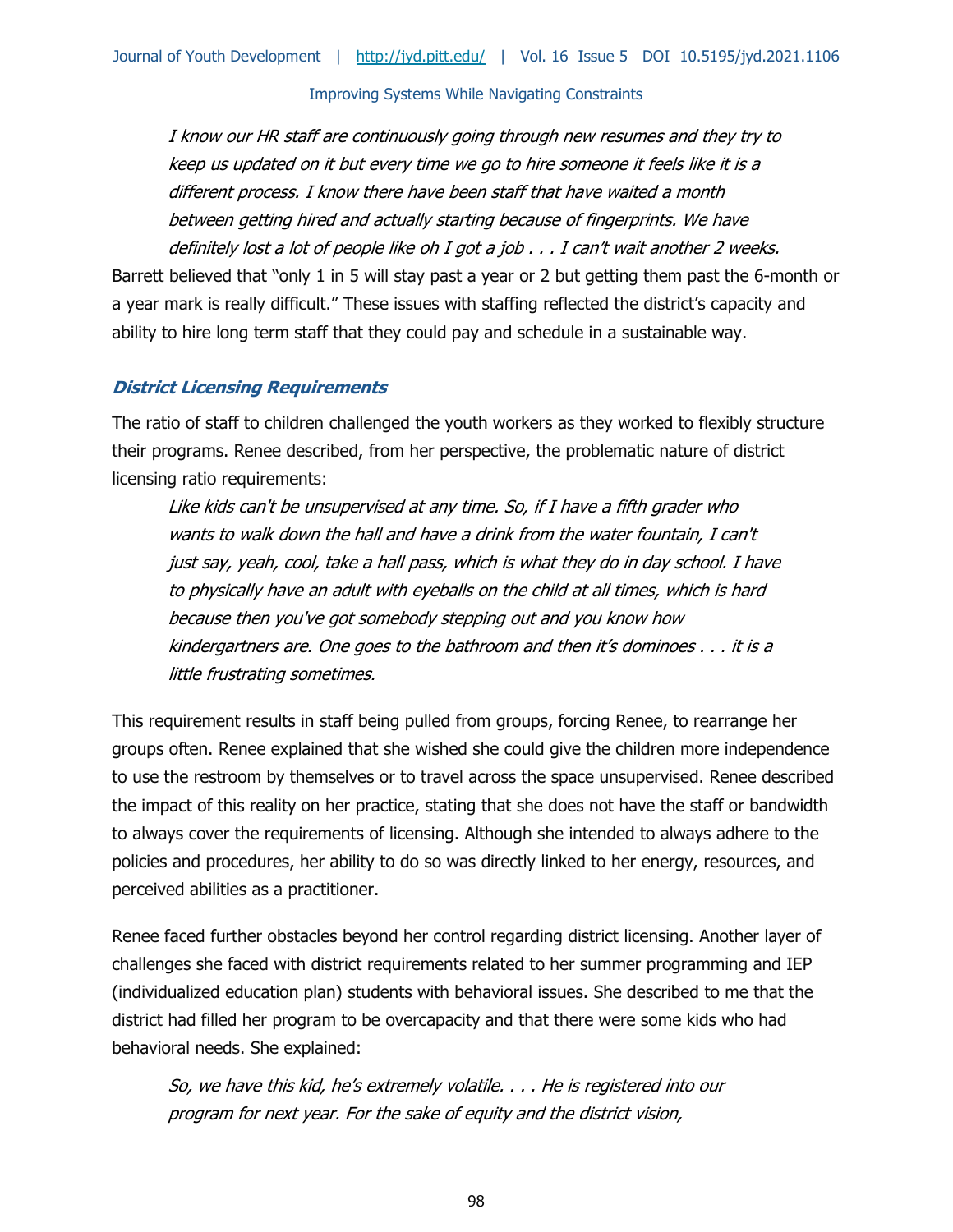collaboration, accountability, inclusiveness—all these things—we have to consider that he gets access. We can't deny him because he has an IEP."

The tension Renee described here is that district vision and licensing requirements directly contradict each other, putting her in a challenging position. She technically could not deny access to the child with the IEP, and she recognized the potentially discriminatory outcomes of that choice on the district's part. Nonetheless, sometimes district policies required Renee to take on the youth even if she did not feel safe doing so. An experienced practitioner, she struggled between regulations and professional and anticipated problems that could arise by taking this student into her program without adequate supervision. She also knew that following protocol was necessary in this instance because of issues of discrimination against students with IEPs.

#### **Space Allocation**

Across the data, Daniel brought up the issues experienced with the utilization of space in his program. His school had consistently allocated the basketball gym to other parties, and his space utilization became a pressing issue. Daniel, throughout the PD, often focused on his experience with displacement throughout his interview. He explained programmatically, even though he often planned to use the cafeteria or basketball court, he would have to compromise his plans because other parties utilized the spaces. Daniel felt that school leaders and schoolwide programmers paid inadequate attention to the needs of the after-school youth. Many people utilized the space including the community, and Daniel experienced a lack of communication about scheduling. When I asked him what this experience was like, he said the space allocation issues led to staff confusion: They "wouldn't know like when we're in the cafeteria. When we have all our space they know exactly where to go and what to do. And where to be and how to set-up how to break it down." He went on to explain that this directly affected staff and youth's behaviors:

Staff are like, "We're pent up in this cafeteria, we can't go outside, they can't run around. So, the kids are going crazy." . . . And then they're like, "Why am I doing this job?" And that leads to staff turnover. And then I end up, you have to do more hiring, the more you know? All of this stuff, it's just the trickle down is crazy. But if you can keep the kids happy, you have less behavior issues, that makes the staff happy. The staff think it's a good job, the staff want to stay. My job becomes a piece of cake, you know? Because then you're just, managing it and running it and teaching, then you have like the teaching opportunities where you're just like teaching how you want the program to be.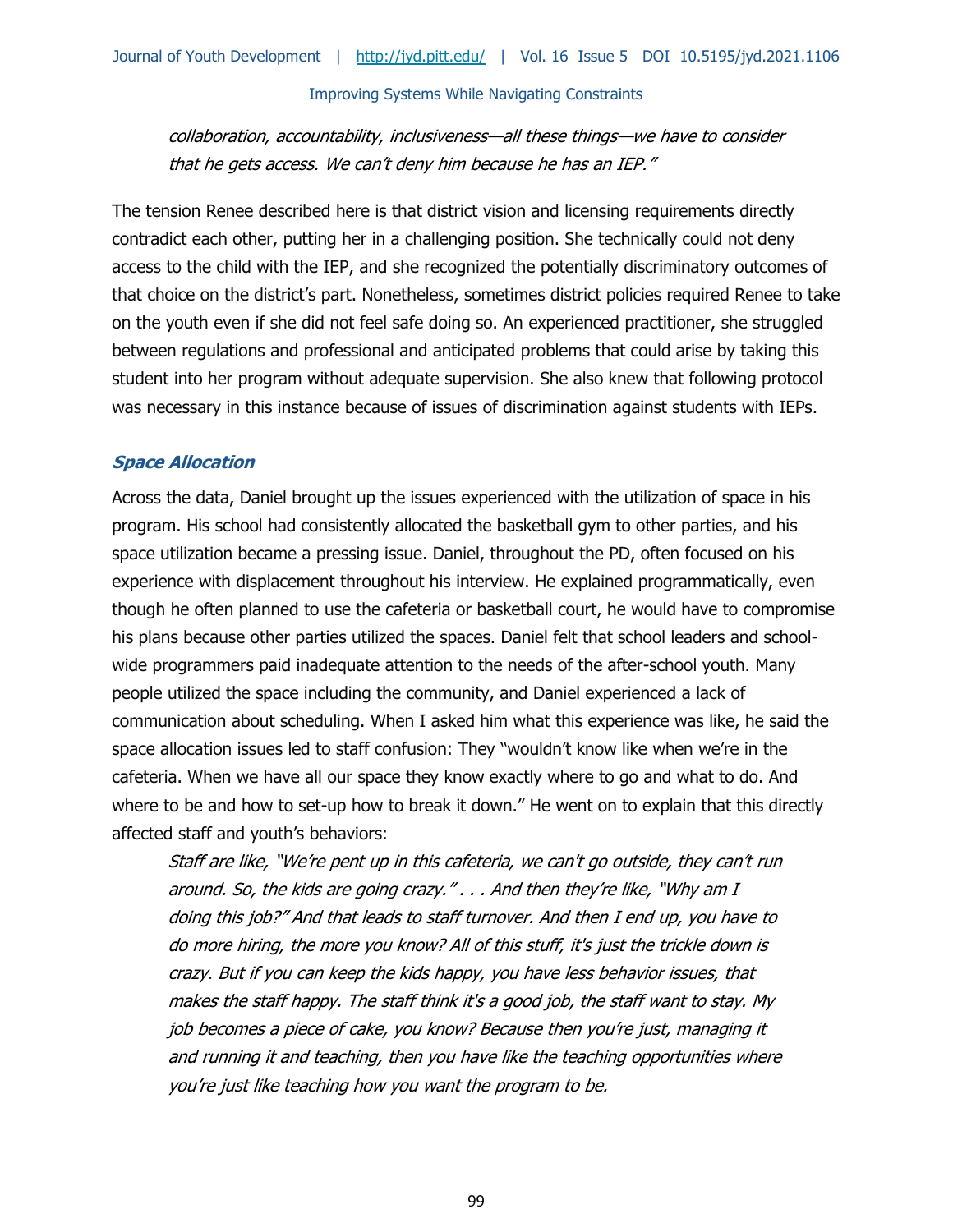This indicates that Daniel is unable to focus on the youth and fully do his job because he is managing the issue and taking care of his staff and youth who experience displacement.

The result of this for Daniel was a desire to leave the school and potentially the district. He perceived his job as harder than the other youth workers because of the space issues, noting that, "It's just like I said–it's just there's such a crazy disparity among the roles. . . . Who wouldn't want to be in a better situation with less stress and more space?" For Daniel, the stress of these issues began pushing him out of the district. He acknowledged his talent as a youth worker, but he believed that the institutional demands affected his ability to become a fully realized practitioner.

Barrett echoed Daniel's issue with space allocation, sharing that his principal hinders his growth as a youth worker because of the way she chooses to utilize his program space. He recounted: "She often uses the room we are going to use for meetings and things. It's sometimes this room . . . sometimes it's the art room and she doesn't communicate that out very well. So, she will just show up and say these kids have got to go." To solve the issue, Barrett attempted to exercise some agency to get a master schedule that the school staff and administrators would use. He also shared that the after-school space had many other issues including that "hot water doesn't always flow . . . water fountains have really low water pressure so there are germs. The space and resources here are not great."

Indeed, youth workers' sense of self-efficacy mattered for changing program routines. In each case, the youth workers accomplished positive outcomes related to their personnel and programmatic management practices. The changes they made led them to reflect on the ways their sense of self-efficacy deepened. That said, the variety of institutional factors at the district level shaped how youth workers interpreted their ability to apply their PD learnings. They surfaced that institutional constraints disrupted and intruded on their programs, causing them to adjust and make compromises as needed.

The three institutional challenges discussed in this paper—staff turnover, licensing requirements, and space allocation—represent two types of constraints. One level of constraint is that these youth workers did not have control and authority over certain parts of the ecosystem in which they worked. For instance, they could not hire more staff or change staff hiring timelines and turnover. The youth workers also experienced constraints that related to a mutual dependency on others in the ecosystem, causing them to feel concerned with their staff, youth, and families. They could see the ways in which their perceived lack of authority had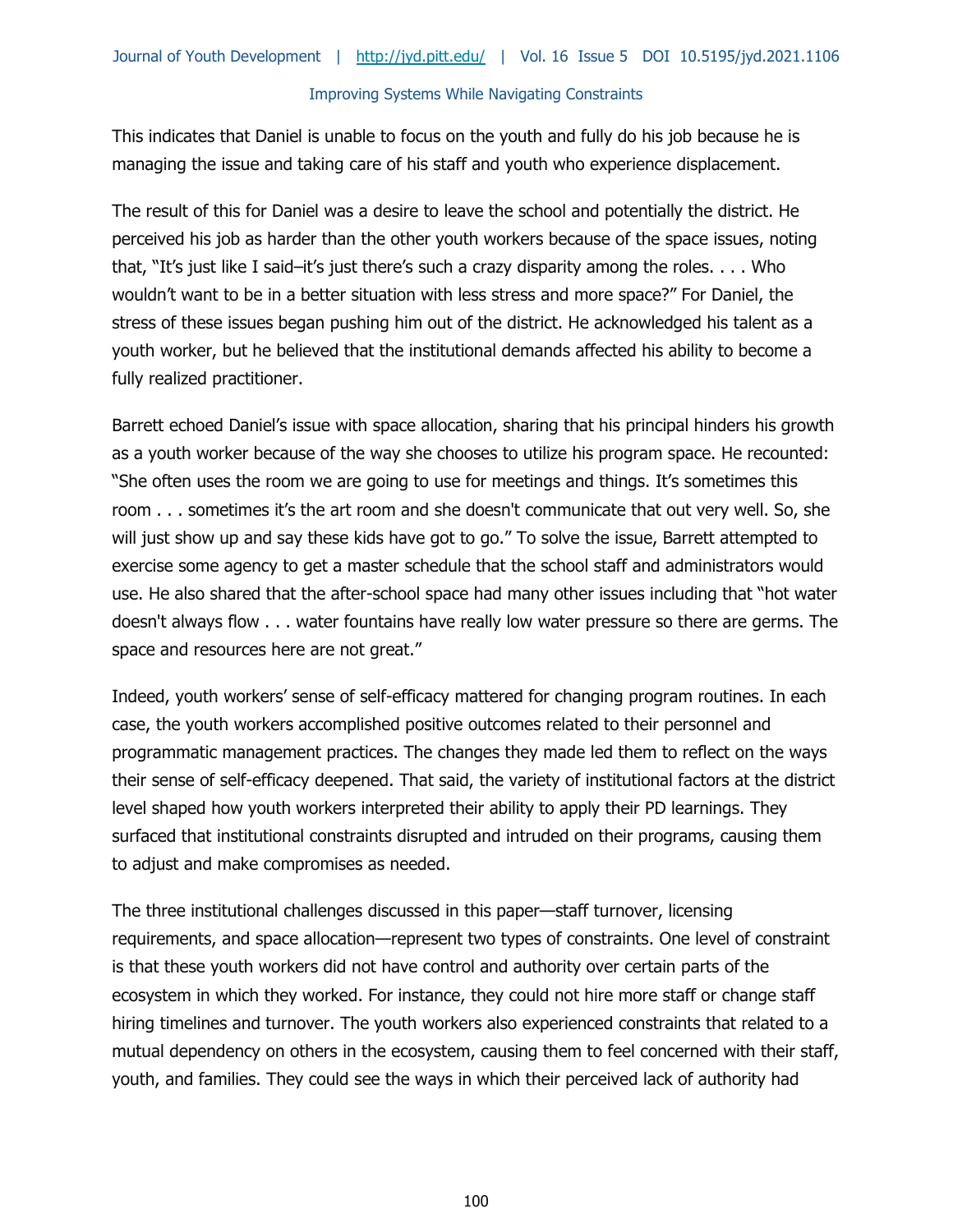ripple effects on the program. The juxtaposition between positive outcomes for youth workers and institutional constraints raises important implications for practice.

# **Recommendations for Practice**

Youth worker professional development maintains an intensive focus on individual learning and development of self-efficacy across various competencies. These findings, though a small group of participants, echo studies on positive impacts of youth worker PD on self-efficacy (Baizerman & VeLure Roholt, 2016; Bowie & Bronte-Tinkew, 2006; Yohalem et al., 2010). Relatedly, the findings also suggest that when youth workers produce change or look for better conditions, they are able to feel better about themselves in the job.

However, youth worker learning, and how they make sense of their learning in turn, is also shaped by broader systems and policies that present constraints. A question that the field could more fully consider is whether and how youth worker professional development efforts could better address youth workers' institutionalized realities. For instance, what would it have meant to the youth workers to have their institutionalized concerns included in the design of the professional development? The following points are recommendations provided in the spirit of more expansive PD designs and efforts to align training to youth workers' broader ecosystems.

- PD focused on site level systems proved successful for the youth workers, deepening their sense of self-efficacy. Youth workers who experience the agency to change systems and look for better conditions within their programs and succeed in effecting change can feel better about themselves in their job. A sense of efficacy across youth workers is useful for retention in the profession.
- Professional development efforts ought to include institutional level analysis and coaching on how to navigate institutional constraints. Relatedly, youth workers could learn the skills and knowledge to analyze systems of power present in the institutions in which they work. Training efforts could include problem solving exercises about district mandates that are misaligned with on-the-ground programming, miscommunications between institutional leaders and youth workers, and various space allocation issues. They could also build youth worker expertise for conversing across domains and stakeholders in the schools in which they work.
- Professional development efforts could be more grounded in youth workers' organizational experiences and how they make sense of them. Research that captures the voices of youth workers who participate in professional development efforts can provide feedback and insight that informs practice.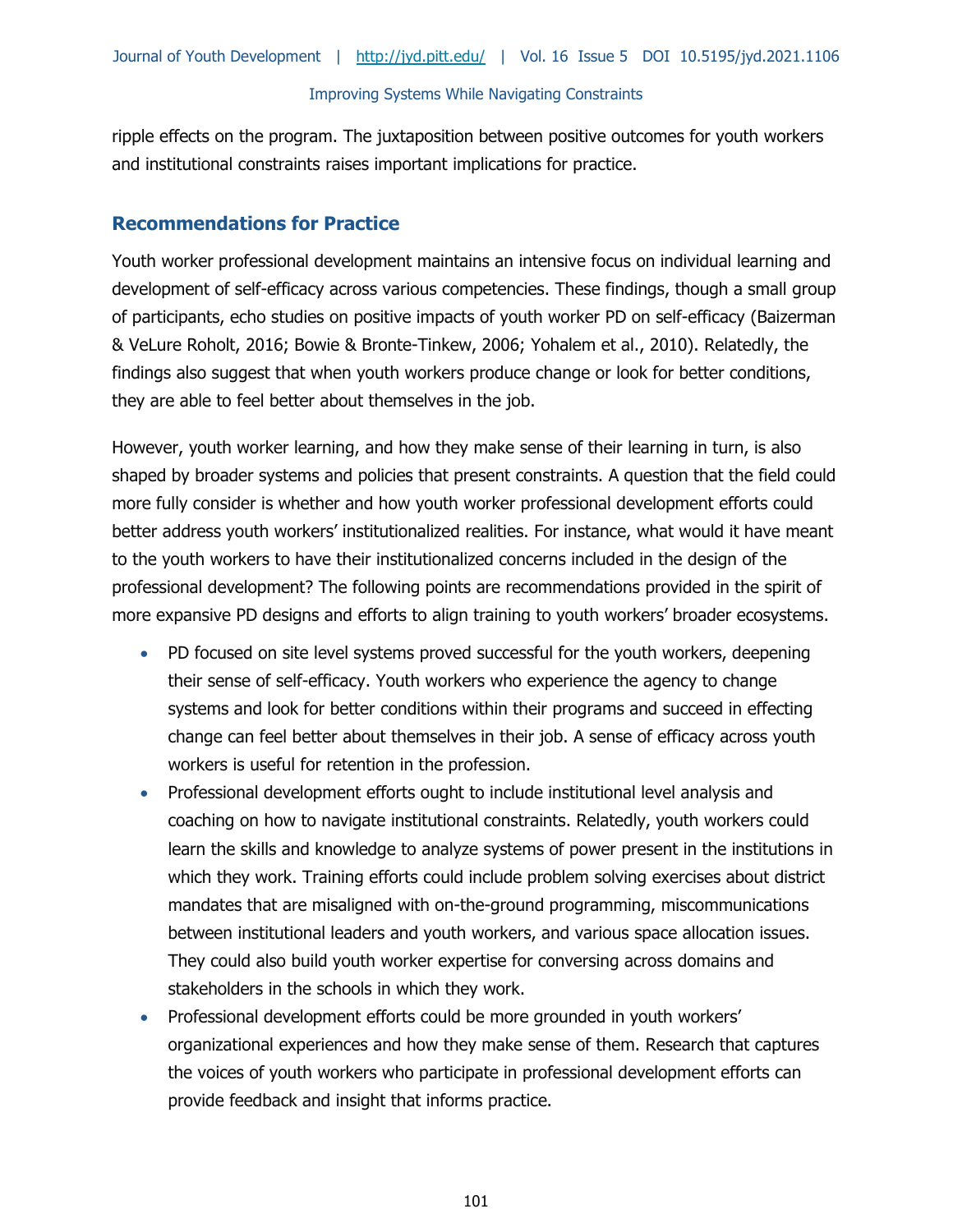• Even when youth workers do not surface institutional barriers, context always plays an important role in learning and development. Those who design and facilitate professional development would do well to consider how institutional contexts (mis)align and impact youth worker learning and development.

# **Conclusion**

Youth work is represented by a broad group of practices that make it difficult to understand what constitutes the occupation and the qualities that should guide professional development. To date, youth workers have experienced a dearth of on-the-job professional learning and development opportunities (Huebner et al., 2003). Most PD opportunities occur as part of youth workers' on-the-job responsibilities and typically include site-specific orientations to introduce staff to organizational goals, short term training workshops, and performance management systems (Quinn, 2004). Furthermore, current PD efforts include a multitude of related frameworks created by institutions and practitioners to guide the structure for youth worker PD. These frameworks prove useful for hiring processes, professional advancement, and a succinct articulation of the skills and knowledge youth workers should possess (Starr et al., 2009).

While the field has provided an important starting point to youth worker PD, there is still insufficient guidance for youth worker learning, particularly as it relates to institutional constraints. Walker and Gran (2010) articulate this concern, arguing that, "By whittling down practice to the ability to undertake specific tasks, it becomes largely stripped of its social, moral, and intellectual qualities" (p. 2). For those who research and/or whose practice focuses on youth worker PD, the importance of PD design linked to context cannot be overstated. Like the PD efforts analyzed in this paper, supporting youth worker learning means more than a focus on self-efficacy. It also means folding in youth workers' attempts to cohere, or make sense of, what they learn as it relates to the ecosystem that shapes their on-the-ground realities.

# **References**

- Allen, C. D., & Penuel, W. R. (2015). Studying teachers' sensemaking to investigate teachers' responses to professional development focused on new standards. Journal of Teacher Education, 66(2), 136-149.
- Baizerman, M., & VeLure Roholt, R. (2016). Youth worker professional development: Moving from practicing the symbolic to working substantively. In K. Pozzoboni & B. Kirshner (Eds.), The changing landscape of youth work: Theory and practice for an evolving field (pp. 51- 71). Information Age.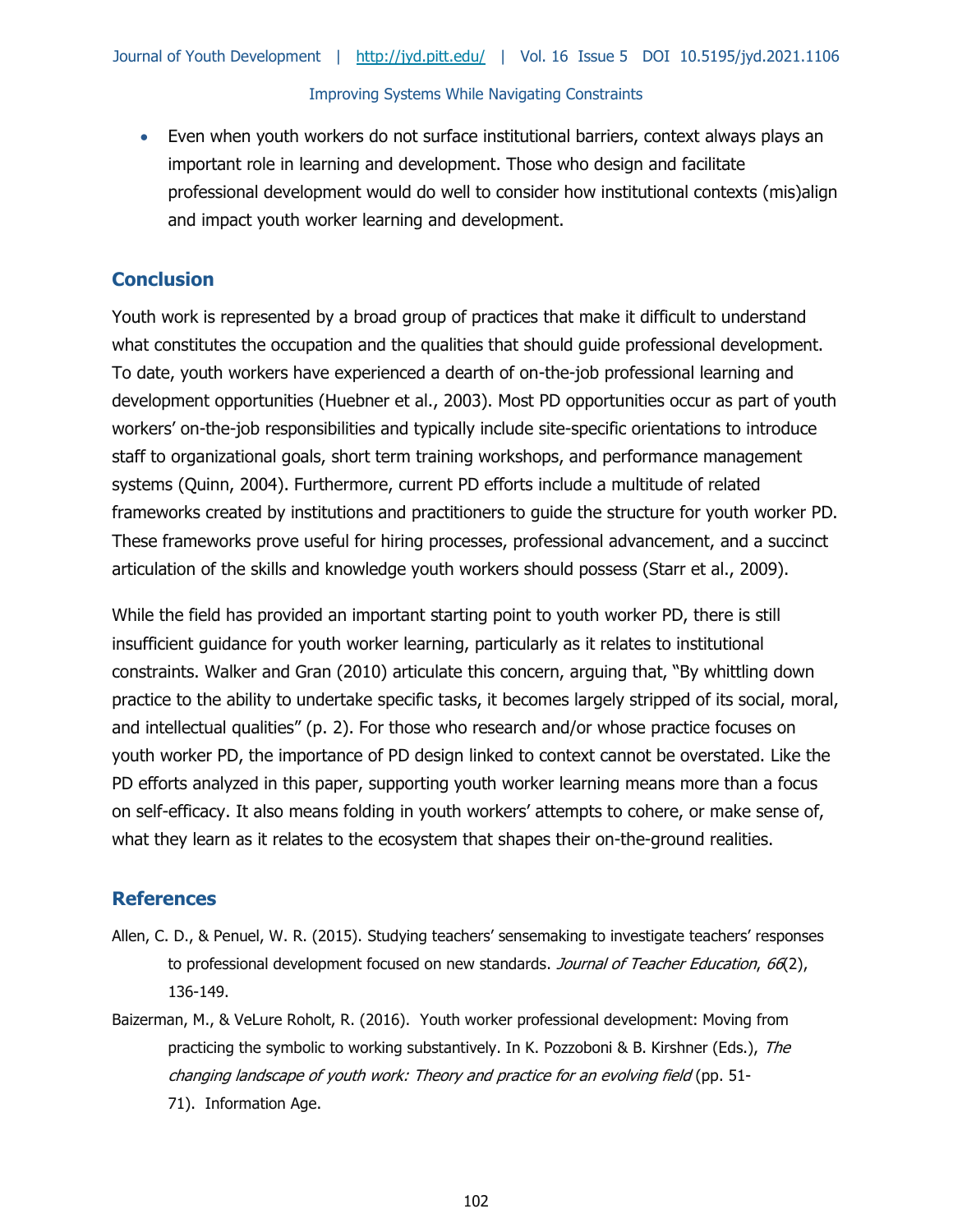- Bandura, A. (1977). Self-efficacy: Toward a unifying theory of behavioral change. Psychological review, 84(2), 191.
- Bouffard, S. M., & Little, P. M. (2004). Promoting quality through professional development: A framework for evaluation. *Issues and Opportunities in Out-of-School Time Evaluation, 1*(8). Harvard Family Research Project.
- Bowie, L., & Bronte-Tinkew, J. (2006). The importance of professional development for youth workers. Practitioner Insights Research to Results Child Trends, 2006(17), 13-24.
- Coburn, C. E. (2005). Shaping teacher sensemaking: School leaders and the enactment of reading policy. Educational Policy, 19(3), 476-509.
- Dennehy, J., Gannet, E., & Robbins, R. (2006). Setting the stage for a youth development associate credential. National Institute on Out-of-School Time, Wellesley Centers for Women.
- Eccles, J., & Gootman, J. (Eds.). (2002). Community programs to promote youth development. National Academy Press.
- Erickson, F. (1986). Qualitative methods in research on teaching. In M. C. Wittrock (Ed.) Handbook of research on teaching (3rd ed., pp 119-161). Macmillan.
- Hartje, J., Evans, W., Killian, E., & Brown, R. (2008). Youth worker characteristics and self-reported [competency as predictors of intent to continue working with youth.](https://doi.org/10.1007/s10566-007-9048-9) Child Youth Care Forum, 37, 27-41. (https://doi.org/10.1007/s10566-007-9048-9)
- Huang, D., & Cho, J. (2010). Using professional development to enhance staff retention. Afterschool Matters, 12, 9-16.
- Huebner, A. J., Walker, J. A., & McFarland, M. (2003). Staff development for the youth development professionals: A critical framework for understanding the work. Youth & Society, 35(2), 204-225.
- Patton, M. Q. (2010). *Developmental evaluation: Applying complexity concepts to enhance innovation* and use. Guilford Press.
- Quinn, J. (2004). Professional development in the youth development field: Issues, trends, opportunities, and challenges. New directions for youth development, 2004(104), 13-24.
- Ross, L., Buglione, S., & Safford-Farquharson, J. (2011). Training the "wizards": A model for building selfefficacy and peer networks among urban youth workers. Child & Youth Services, 32(3), 200-223.
- Schwarzer, R., & Jerusalem, M. (1995). Generalized Self-Efficacy Scale. In J. Weinman, S. Wright, & M. Johnston (Eds.), Measures in health psychology: A user's portfolio. Causal and control beliefs (pp. 35-37). NFER-NELSON.
- Spradley, J. P. (1979). The Ethnographic Interview. Wadsworth Cengage Learning.
- Starr, B., Yohalem, N., & Gannett, E. (2009). *Youth work core competencies: A review of existing* [frameworks and purposes](https://www.niost.org/pdf/Core_Competencies_Review_October_2009.pdf). Next Generation Youth Work Coalition. Retrieved February 22, 2020. (https://www.niost.org/pdf/Core\_Competencies\_Review\_October\_2009.pdf)